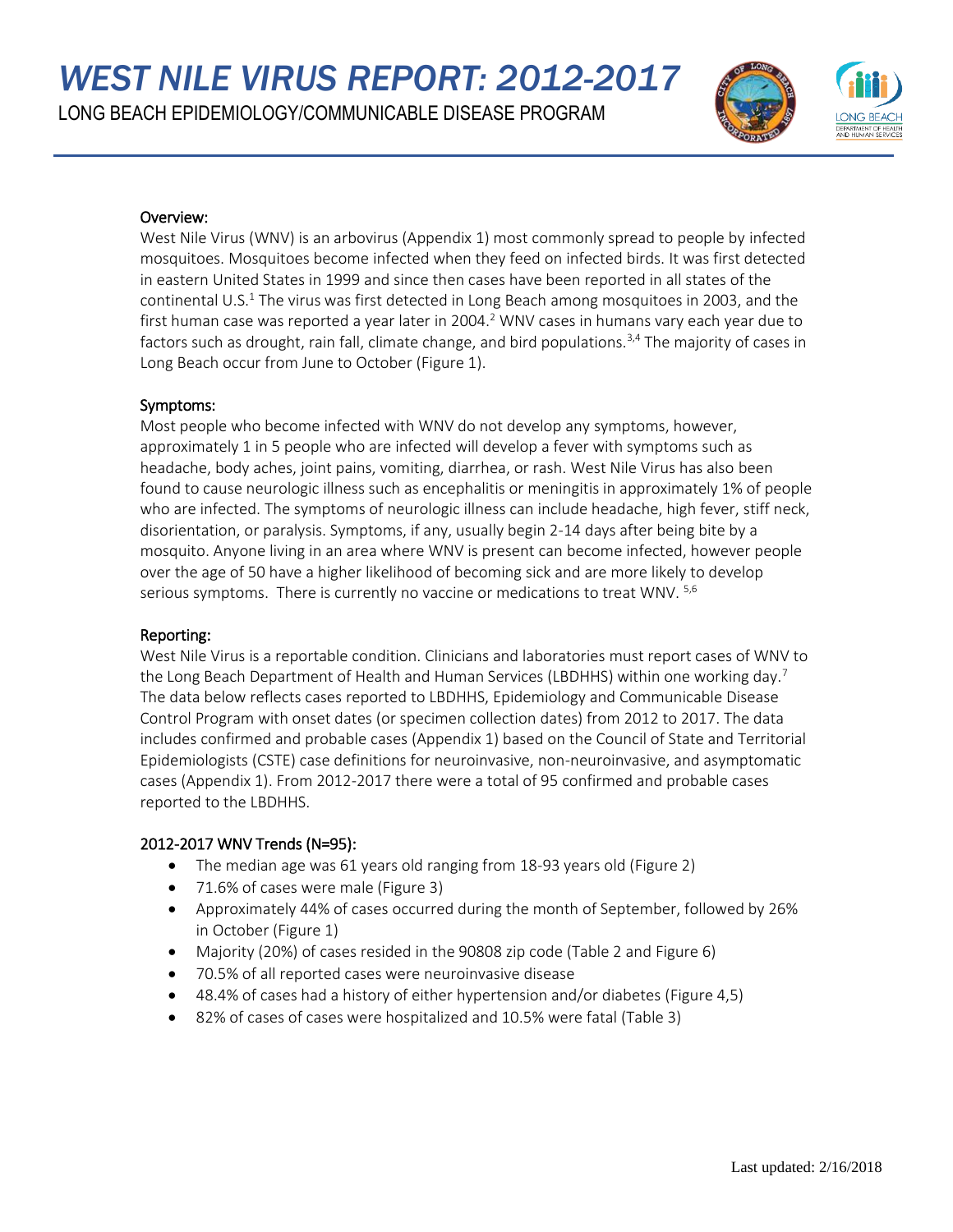

| .                        |             |      |            |      |       |         |            |        |       |      |            |     |
|--------------------------|-------------|------|------------|------|-------|---------|------------|--------|-------|------|------------|-----|
| Jurisdiction             | 2012        |      | 2013       |      | 2014  |         | 2015       |        | 2016  |      | 2017       |     |
|                          | Count       | Rate | Count Rate |      | Count | Rate    | Count Rate |        | Count | Rate | Count Rate |     |
| Long Beach <sup>8</sup>  | $2^{\circ}$ | -0.4 |            | 1.5  |       | 53 11.1 |            | 14 2.9 | 4     | 0.8  | 15         | 3.1 |
| Los Angeles <sup>9</sup> | 172         | 1.6  | 165        | -1.5 | 218   | 2.0     | 300        | 2.8    | 153   | 1.4  | 255        | 2.4 |
| California <sup>9</sup>  | 527         |      | 433        | 1.0  | 892   | 2.1     | 860        | 2.1    | 483   |      | 525        |     |

## Table 1: West Nile Virus Counts and Rates per 100,000 by Jurisdiction, 2012-2017

Note: Any indicators with < 20 cases do not meet the requirement for a minimum degree of accuracy outlined by the National Center for Health Statistics. Case counts/rates are included for reporting purposes only.

|                |                                              |          |          | Long Beach, 2012-2017 |          |          |                |      |
|----------------|----------------------------------------------|----------|----------|-----------------------|----------|----------|----------------|------|
|                | 2015<br>2012<br>2013<br>2014<br>2016<br>2017 |          |          | Total (N=95)          |          |          |                |      |
|                | $(N=2)$                                      | $(N=7)$  | $(N=53)$ | $(N=14)$              | $(N=4)$  | $(N=15)$ | ${\sf N}$      | %    |
| Age Group      |                                              |          |          |                       |          |          |                |      |
| < 18           | < 5                                          | < 5      | < 5      | $<\!\!5$              | < 5      | $<$ 5    | $\mathbf 0$    | 0.0  |
| 18-34          | < 5                                          | $<$ 5    | $<\!\!5$ | $< \! 5$              | $< \! 5$ | $<\!\!5$ | 6              | 6.3  |
| 35-49          | < 5                                          | < 5      | 12       | $< \! 5$              | < 5      | $< \! 5$ | 15             | 15.8 |
| 50-64          | $< \! 5$                                     | $< \! 5$ | 17       | 5                     | $< \! 5$ | 5        | 35             | 36.8 |
| $\geq 65$      | < 5                                          | < 5      | 23       | 5                     | $< \! 5$ | 8        | 39             | 41.1 |
| Gender         |                                              |          |          |                       |          |          |                |      |
| Female         | $< \! 5$                                     | < 5      | 19       | $< \! 5$              | $< \! 5$ | $< \! 5$ | 27             | 28.4 |
| Male           | < 5                                          | 6        | 34       | 11                    | $< \! 5$ | 11       | 68             | 71.6 |
| Race/Ethnicity |                                              |          |          |                       |          |          |                |      |
| Hispanic       | $< \! 5$                                     | $<$ 5    | 9        | $< \! 5$              | $< \! 5$ | 5        | 17             | 17.9 |
| White          | $< \! 5$                                     | $<$ 5    | 29       | $\overline{7}$        | $< \! 5$ | 5        | 49             | 51.6 |
| Black          | $< \! 5$                                     | $< \! 5$ | $< \! 5$ | $< \! 5$              | $< \! 5$ | $<$ 5    | 0              | 0.0  |
| Asian          | < 5                                          | $<$ 5    | $<\!\!5$ | $<\!\!5$              | < 5      | $< \! 5$ | 3              | 3.2  |
| Other          | < 5                                          | $<$ 5    | $<\!\!5$ | $< \! 5$              | < 5      | $<\!\!5$ | $\overline{2}$ | 2.1  |
| Unknown        | $< \! 5$                                     | $< \! 5$ | 13       | $< \! 5$              | $< \! 5$ | 5        | 24             | 25.3 |
| Zip Code       |                                              |          |          |                       |          |          |                |      |
| 90802          | < 5                                          | < 5      | < 5      | $< \! 5$              | $< \! 5$ | $<\!\!5$ | 5              | 5.3  |
| 90803          | $< \! 5$                                     | $< \! 5$ | 11       | $<\!\!5$              | < 5      | $< \! 5$ | 17             | 17.9 |
| 90804          | $< \! 5$                                     | < 5      | $<\!\!5$ | $< \! 5$              | $< \! 5$ | $< \! 5$ | $\overline{7}$ | 7.4  |
| 90805          | < 5                                          | $< \! 5$ | $<\!\!5$ | $< \! 5$              | $< \! 5$ | $< \! 5$ | 10             | 10.5 |
| 90806          | < 5                                          | $<$ 5    | 5        | $<\!\!5$              | < 5      | $<\!\!5$ | 6              | 6.3  |
| 90807          | $< \! 5$                                     | $< \! 5$ | $<$ 5    | $<\!\!5$              | $< \! 5$ | $<\!\!5$ | 5              | 5.3  |
| 90808          | $< \! 5$                                     | $< \! 5$ | 11       | $< \! 5$              | $< \! 5$ | $< \! 5$ | 19             | 20.0 |
| 90810          | < 5                                          | < 5      | < 5      | $<\!\!5$              | < 5      | $<\!\!5$ | $\mathbf{1}$   | 1.1  |
| 90813          | < 5                                          | $<\!\!5$ | $<\!\!5$ | $< \! 5$              | $< \! 5$ | $<\!\!5$ | $\overline{7}$ | 7.4  |
| 90814          | < 5                                          | $<$ 5    | < 5      | $<\!\!5$              | $< \! 5$ | $< \! 5$ | 4              | 4.2  |
| 90815          | $<$ 5                                        | $< \! 5$ | 7        | $< \! 5$              | $< \! 5$ | $<$ 5    | 13             | 13.7 |

# Table 2: West Nile Virus by Age Group, Gender, Race/Ethnicity, and Zip Code

Note: Cells with cases less than five are represented as "<5" for confidentiality purposes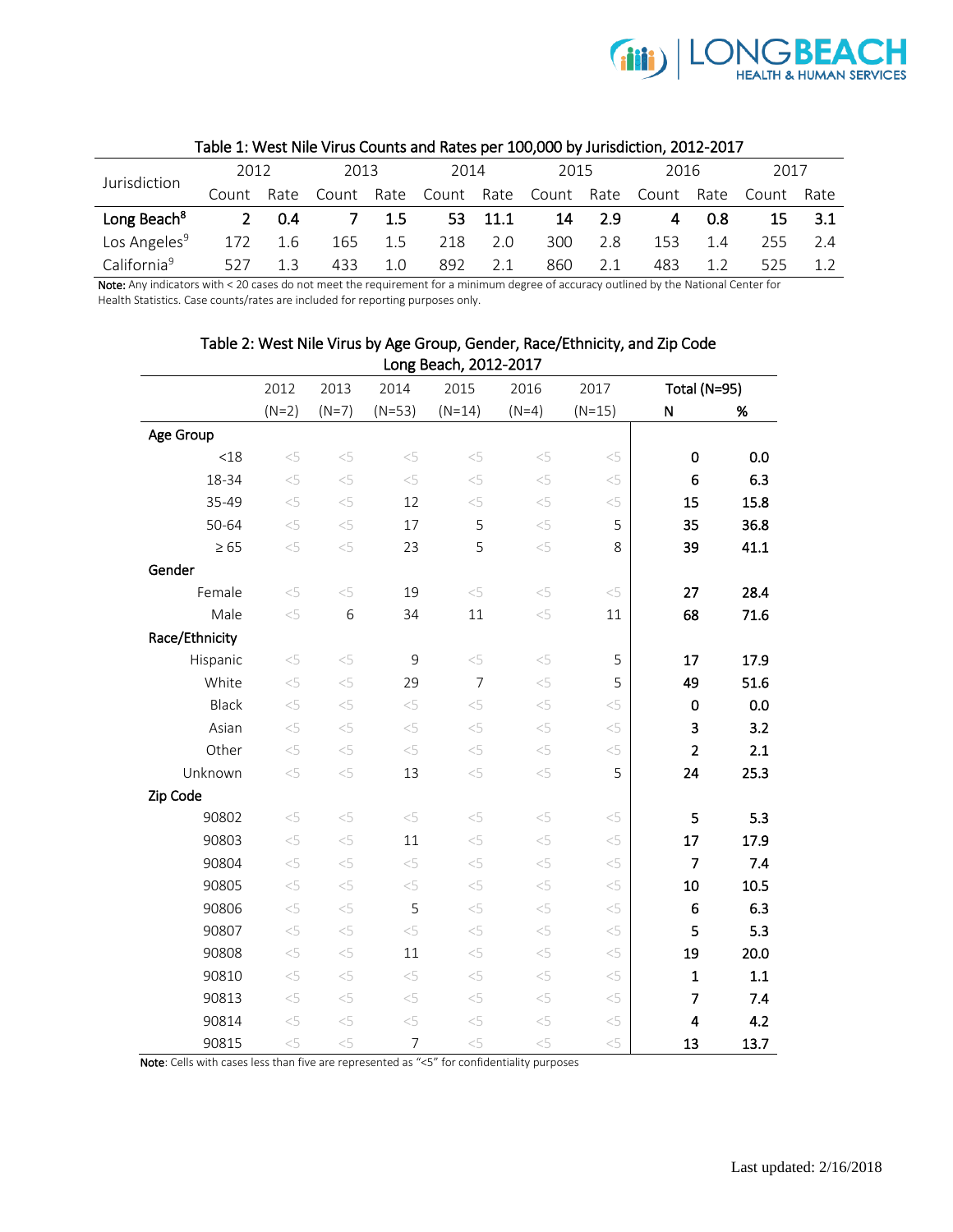









Figure 2: WNV Disease Type by Age Group 2012-2017 (N=95)

\*Non-neuroinvasive Disease includes: Asymptomatic, WNV Fever, and Unspecified cases



## Figure 3: WNV Disease by Gender 2012-2017 (N=95)

Last updated: 2/16/2018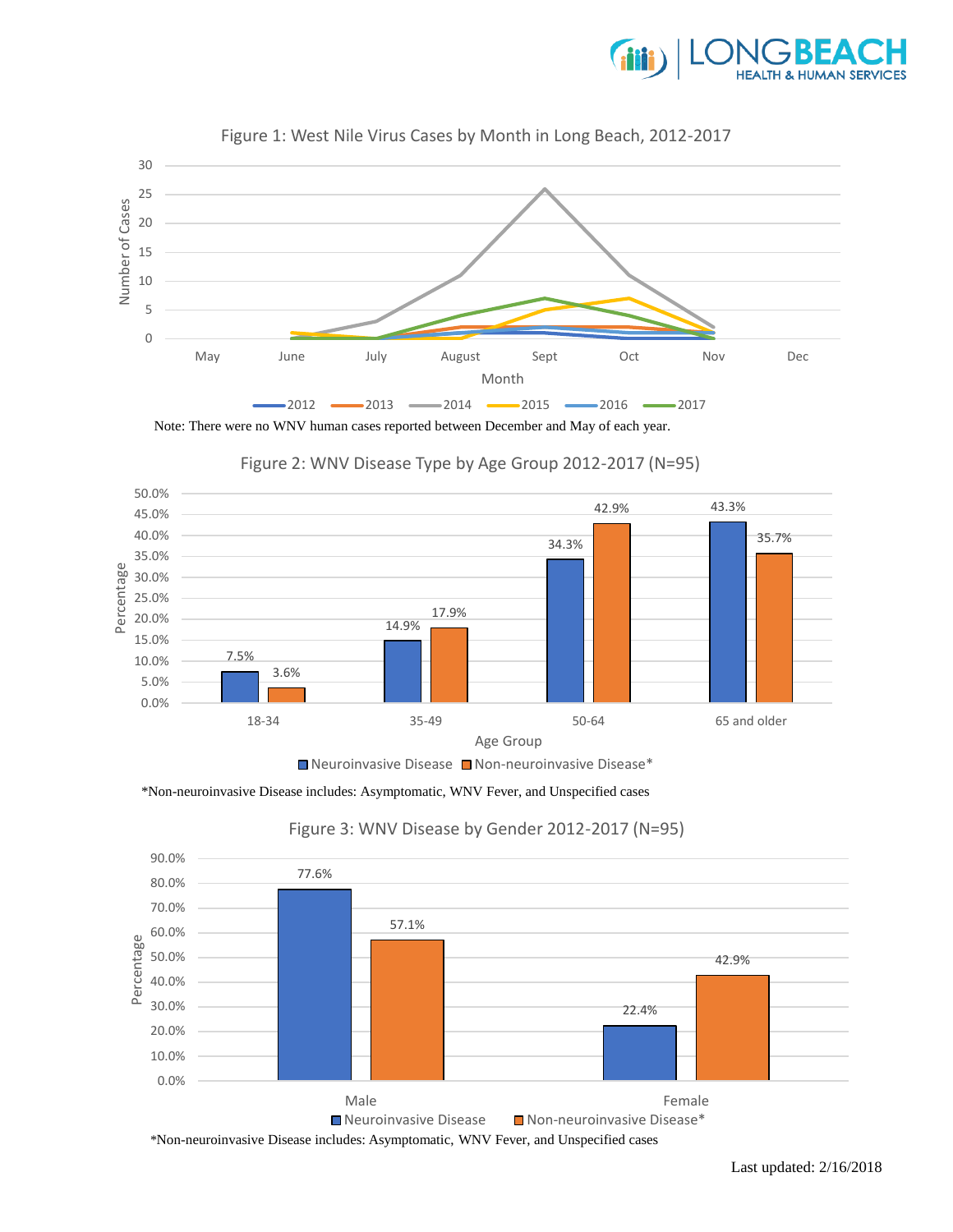

|                  | 2012 | 2013 | 2014 | 2015 | 2016 | 2017 |
|------------------|------|------|------|------|------|------|
| Count            |      |      | 53   | 14   |      |      |
| Hospitalizations |      | h    | 45   | ч    |      |      |
| Fatal Cases*     |      |      |      |      |      |      |

|  |  | Table 3: West Nile Virus Hospitalizations and fatal cases, 2012-2017 |
|--|--|----------------------------------------------------------------------|
|--|--|----------------------------------------------------------------------|

\*Fatalities which were reported within 3 months of illness onset

## Figure 4: Underlying Health Conditions Among Cases with Neuroinvasive Disease (N=67)

Figure 5: Underlying Health Condition Among Cases with Non-Neuroinvasive Disease (N=28)



Note: Only hypertension and diabetes were selected for analysis as underlying health conditions in this analysis.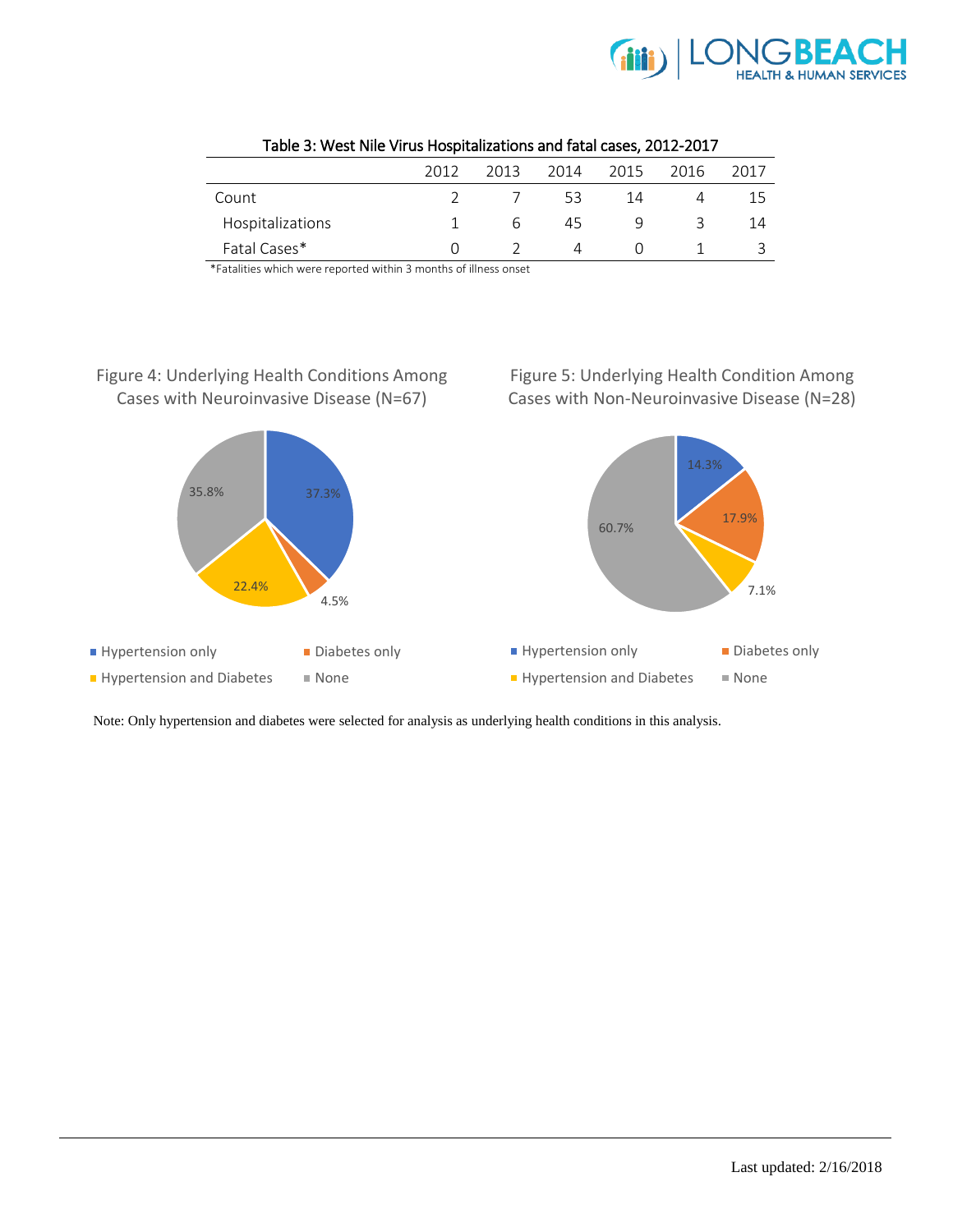

## Appendix 1: Definitions

## Arbovirus<sup>10</sup>:

Any group of viruses that are transmitted by mosquitoes, ticks, or other arthropods

## Confirmed Neuroinvasive Disease<sup>10</sup>:

A case that meets the clinical criteria for neuroinvasive disease and one or more of the following laboratory criteria for a confirmed case:

- Isolation of virus from, or demonstration of specific viral antigen or nucleic acid in, tissue, blood, CSF, or other body fluid, OR
- Four-fold or greater change in virus-specific quantitative antibody titers in paired sera, OR
- Virus-specific IgM antibodies in serum with confirmatory virus-specific neutralizing antibodies in the same or a later specimen, OR
- Virus-specific IgM antibodies in CSF, with or without a reported pleocytosis, and a negative result for other IgM antibodies in CSF for arboviruses endemic to the region where exposure occurred.

## Probable Neuroinvasive Disease<sup>10</sup>:

A case that meets the clinical criteria for neuroinvasive disease and the following laboratory criteria: Virus-specific IgM antibodies in CSF or serum but with no other testing.

## Confirmed Non-neuroinvasive Disease<sup>10</sup>:

A case that meets the clinical criteria for non-neuroinvasive disease and one or more of the following laboratory criteria for a confirmed case:

- Isolation of virus from, or demonstration of specific viral antigen or nucleic acid in, tissue, blood, or other body fluid, excluding CSF, OR
- Four-fold or greater change in virus-specific quantitative antibody titers in paired sera, OR
- Virus-specific IgM antibodies in serum with confirmatory virus-specific neutralizing antibodies in the same or a later specimen.

#### Probable Non-neuroinvasive Disease<sup>10</sup>:

A case that meets the clinical criteria for non-neuroinvasive disease and the laboratory criteria for a probable case: Virus-specific IgM antibodies in serum but with no other testing.